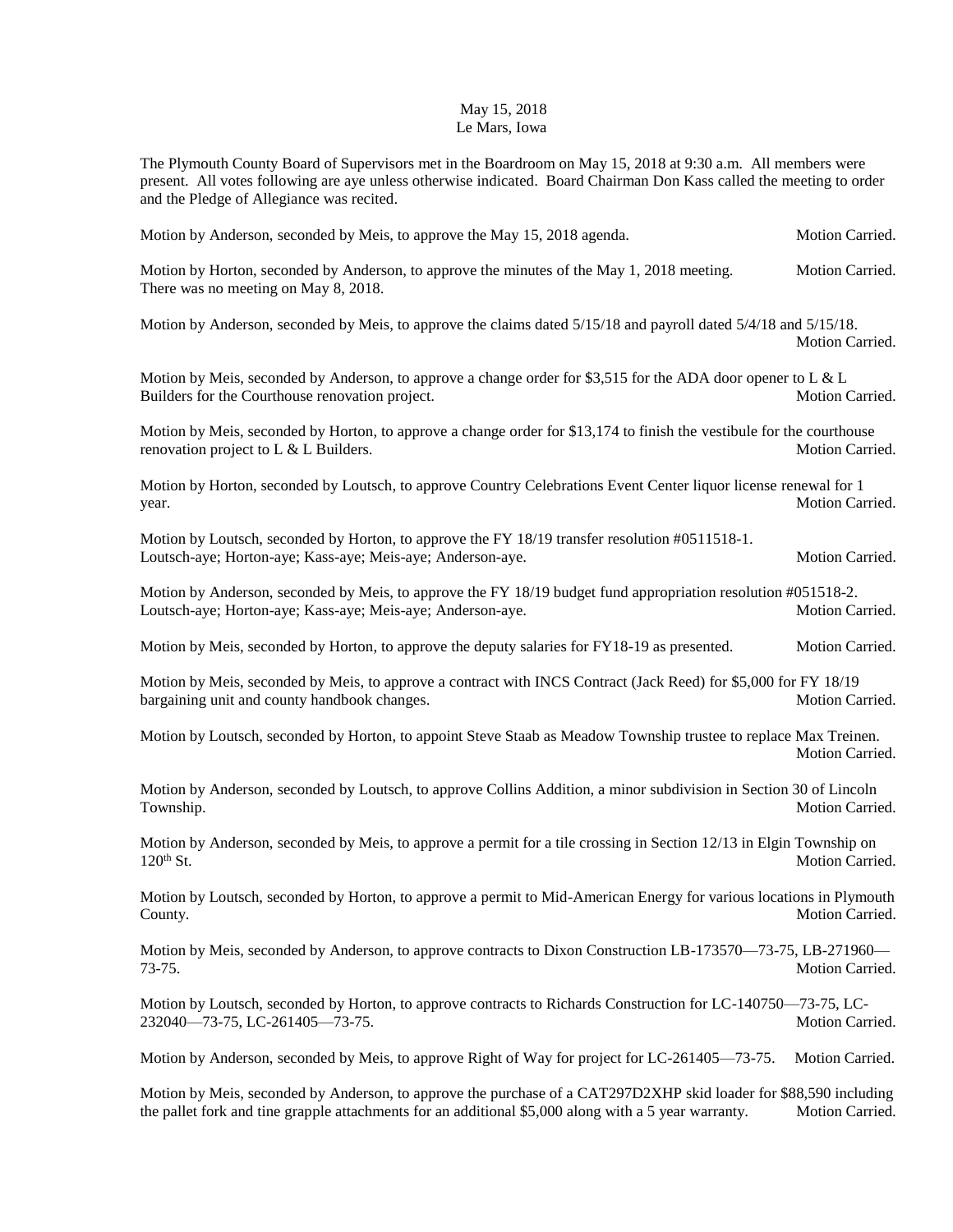The Board of Supervisors discussed several section of road that will be vacated or that are being proposed to be vacated in the future.

\_\_\_\_\_\_\_\_\_\_\_\_\_\_\_\_\_\_\_\_\_\_\_\_\_\_\_\_\_\_\_\_\_\_\_\_\_\_\_\_\_\_\_ \_\_\_\_\_\_\_\_\_\_\_\_\_\_\_\_\_\_\_\_\_\_\_\_\_\_\_\_\_\_\_\_\_\_\_\_\_\_\_\_\_\_\_

The Board of Supervisors adjourned the meeting at 11:45 am.

Stacey Feldman, Plymouth County Auditor Don Kass, Chairman

Plymouth County - Claims paid on 5-15-2018

| Agnes Thelen                | veteran transportation    | 1383.21 |
|-----------------------------|---------------------------|---------|
| A & M Laundry               | SUNDRY                    | 58.00   |
| AgriVision Equipment        | parts/stihl repairs       | 349.31  |
| Noel Ahmann                 | postage                   | 141.09  |
| City of Akron               | SUNDRY                    | 125.31  |
| Akron Hometowner            | subscription              | 31.00   |
| Alpha Wireless              | port radio batteries      | 475.50  |
| American Legion Emblem      | flags for courthouse      | 163.65  |
| AOSNC                       | AOS upgrade to VMware 6.5 | 5737.50 |
| Arnold Motor Supply         | PARTS                     | 4.99    |
| Lonnie Bohlke               | supplies reimbursement    | 72.80   |
| Bomgaars                    | atv batteries/pins        | 442.36  |
| Bottjen Implement           | PARTS                     | 34.98   |
| City of Brunsville          | SUNDRY                    | 52.20   |
| Steve Bunkers               | mileage                   | 23.98   |
| Luke Cargin                 | rent assistance           | 150.00  |
| Casey's General             | fuel                      | 5343.11 |
| Cornhusker International    | FILTERS                   | 204.21  |
| Crescent Electric Supply    | PARTS                     | 136.34  |
| Crittenton Center           | Juvenile shelter care     | 3849.00 |
| Culligan Water Conditioning | $r$ /o water              | 107.31  |
| <b>CWD</b>                  | kitchen supplies          | 2173.55 |
| D.A. Davidson & Co.         | project                   | 1000.00 |
| The Dailey Stop             | fuel                      | 173.92  |
| Dakota Riggers & Tools      | CHAINS & CABLES           | 347.58  |
| Dean Foods                  | kitchen supplies          | 125.22  |
| Victoria DeVos              | misc. reimbursements      | 161.44  |
| Digital Plus                | cell phone                | 139.98  |
| Eakes Inc                   | courthouse supplies       | 1395.17 |
| Fareway Grocery             | kitchen supplies          | 403.12  |
| Farm & Home Publishers      | county atlas              | 53.90   |
| Farmers Coop-Craig          | fuel                      | 1153.28 |
| Fastenal                    | supplies                  | 155.04  |
| Stacey Feldman              | meeting expense           | 156.35  |
| Floyd River Materials       | crushed concrete          | 375.40  |
| Floyd Valley Healthcare     | contract                  | 1936.40 |
| Woodward Youth Corporation  | Juvenile detention        | 1306.20 |
| Frericks Repair             | repairs                   | 2776.17 |
| Frontier                    | phone services            | 1282.06 |
| LeMars Truck Stop           | fuel                      | 5.23    |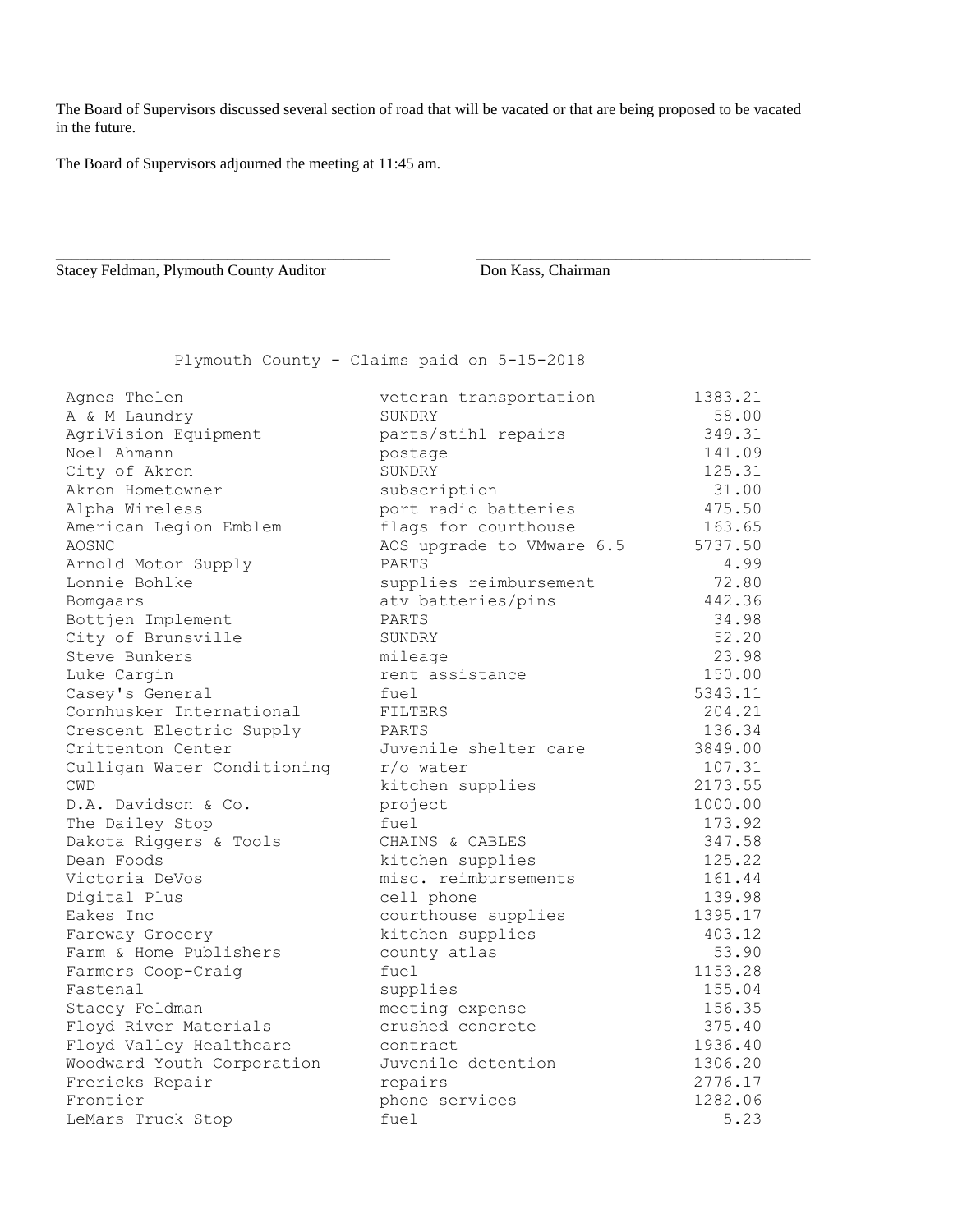| GCC Alliance Concrete       | concrete/haul charge      | 436.00   |
|-----------------------------|---------------------------|----------|
| Geo-Comm Corporation        | '18/'19 maintenance       | 6590.00  |
| Get Branded 360             | uniforms                  | 94.15    |
| Graves Construction         | construction project      | 9641.97  |
| H & D Underground           | TILE & INTAKES-REIMB.     | 2120.00  |
| Handy Man Home Remodel      | courthouse renovation     | 2800.00  |
| Hardware Hank               | supplies                  | 63.77    |
| Heiman Fire Equipment       | fire equipment maint.     | 45.00    |
| Henry M. Adkins             | primary election          | 9095.03  |
| City of Hinton              | SUNDRY                    | 184.10   |
| Hydraulic Sales & Service   | PARTS                     | 60.50    |
| <b>IACCB</b>                | annual membership         | 1500.00  |
| Impact7G                    | OUTSIDE ENGINEERING       | 4837.38  |
| Indoff                      | supplies                  | 303.31   |
| Iowa DOT                    | <b>BLADES</b>             | 5809.20  |
| I-State Truck Center        | OUTSIDE SERVICE           | 518.25   |
| Jack's Uniforms             | uniform                   | 137.80   |
| Jackson Pumping Service     | parks pumping services    | 465.00   |
| Jensen Motors               | fuel pump                 | 1269.20  |
| Johnson Reporting Services  | deposition                | 75.25    |
| Jim Jones                   | office supplies           | 87.02    |
| J-W Tank Line               | fuel                      | 2107.44  |
| Kellen Excavation           | GRANULAR                  | 3488.00  |
| KLEM                        | fairs/festivals ads       | 250.00   |
| Robin Klemme                | mileage                   | 13.08    |
| KTIV                        | advertising pkg           | 500.00   |
| Trish Kunkel                | cleaning services         | 1680.00  |
| L & L Builders              | courthouse renovation     | 56480.35 |
| City of Le Mars             | water                     | 510.13   |
| Le Mars Agri Center         | softner salt              | 479.70   |
| LeMars Daily Sentinel       | publications              | 321.03   |
| L.G. Everist                | crushed concrete          | 323.11   |
| Matheson-Linweld            | WELDING SUPPLIES          | 50.48    |
| M.A.T.A.I.                  | conference fee            | 330.00   |
| Menards                     | fert/tree spikes          | 867.91   |
| MidAmerican Energy          | utilities                 | 4923.33  |
| Midwest Wheel               | PARTS                     | 124.57   |
| MJM Designs                 | uniforms/seasonal & maint | 240.00   |
| Motorola Solutions          | replacement repeaters     | 33760.00 |
| Sharon K Nieman             | mileage                   | 147.20   |
| Cheri Nitzschke             | mileage                   | 92.65    |
| Northern Lights Foodservice | kitchen supplies          | 763.41   |
| Northside Glass Service     | OUTSIDE SERVICE           | 1819.00  |
| O.C. Sanitation             | rental                    | 377.14   |
| Shawn Olson                 | label kit                 | 249.14   |
| One Office Solutions        | office supplies           | 508.40   |
| Outdoor Recreation Products | playground equipment      | 35858.00 |
| Owens-King Co.              | microfilm storage         | 6.75     |
| City of Oyens               | SUNDRY                    | 42.00    |
| Peterbilt of Sioux City     | PARTS                     | 29689.63 |
| Ply Co Board of Health      | pass thru grant           | 5931.91  |
| Ply Co EMS                  | rural fund                | 1972.96  |
| Ply Co Recorder             | office supplies           | 96.45    |
| Ply Co Sheriff              | fees                      | 1328.34  |
| Ply Co Solid Waste Agency   | assessment/hauling        | 21559.56 |